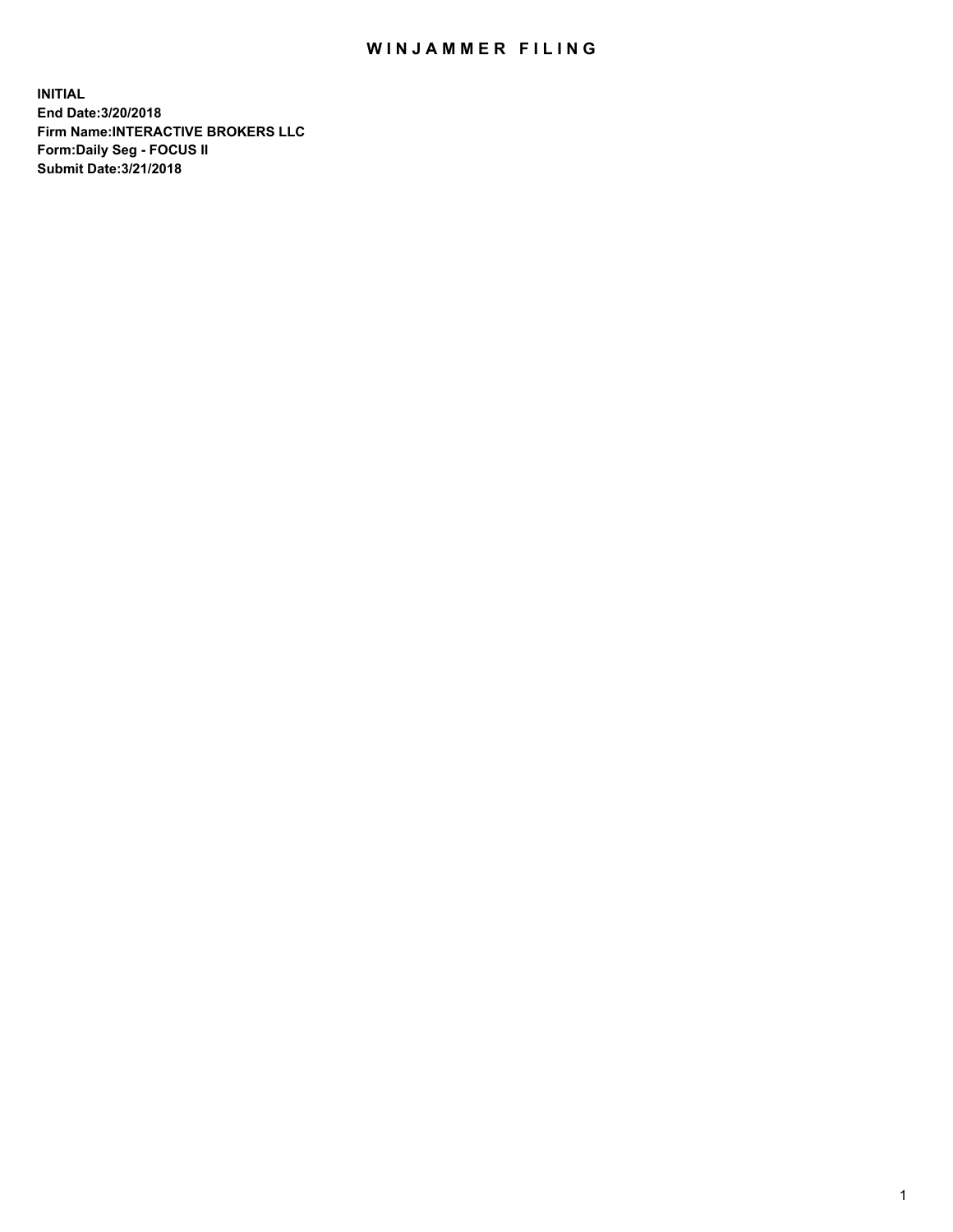## **INITIAL End Date:3/20/2018 Firm Name:INTERACTIVE BROKERS LLC Form:Daily Seg - FOCUS II Submit Date:3/21/2018 Daily Segregation - Cover Page**

| Name of Company<br><b>Contact Name</b><br><b>Contact Phone Number</b>                                                                                                                                                                                                                                                          | <b>INTERACTIVE BROKERS LLC</b><br><b>James Menicucci</b><br>203-618-8085                        |
|--------------------------------------------------------------------------------------------------------------------------------------------------------------------------------------------------------------------------------------------------------------------------------------------------------------------------------|-------------------------------------------------------------------------------------------------|
| <b>Contact Email Address</b>                                                                                                                                                                                                                                                                                                   | jmenicucci@interactivebrokers.c<br>om                                                           |
| FCM's Customer Segregated Funds Residual Interest Target (choose one):<br>a. Minimum dollar amount: ; or<br>b. Minimum percentage of customer segregated funds required:% ; or<br>c. Dollar amount range between: and; or<br>d. Percentage range of customer segregated funds required between:% and%.                         | $\overline{\mathbf{0}}$<br>$\overline{\mathbf{0}}$<br>155,000,000 245,000,000<br>0 <sub>0</sub> |
| FCM's Customer Secured Amount Funds Residual Interest Target (choose one):<br>a. Minimum dollar amount: ; or<br>b. Minimum percentage of customer secured funds required:%; or<br>c. Dollar amount range between: and; or<br>d. Percentage range of customer secured funds required between: % and %.                          | $\overline{\mathbf{0}}$<br>$\overline{\mathbf{0}}$<br>80,000,000 120,000,000<br>0 <sub>0</sub>  |
| FCM's Cleared Swaps Customer Collateral Residual Interest Target (choose one):<br>a. Minimum dollar amount: ; or<br>b. Minimum percentage of cleared swaps customer collateral required:% ; or<br>c. Dollar amount range between: and; or<br>d. Percentage range of cleared swaps customer collateral required between:% and%. | $\overline{\mathbf{0}}$<br>$\underline{\mathbf{0}}$<br>0 <sub>0</sub><br>0 <sup>0</sup>         |

Attach supporting documents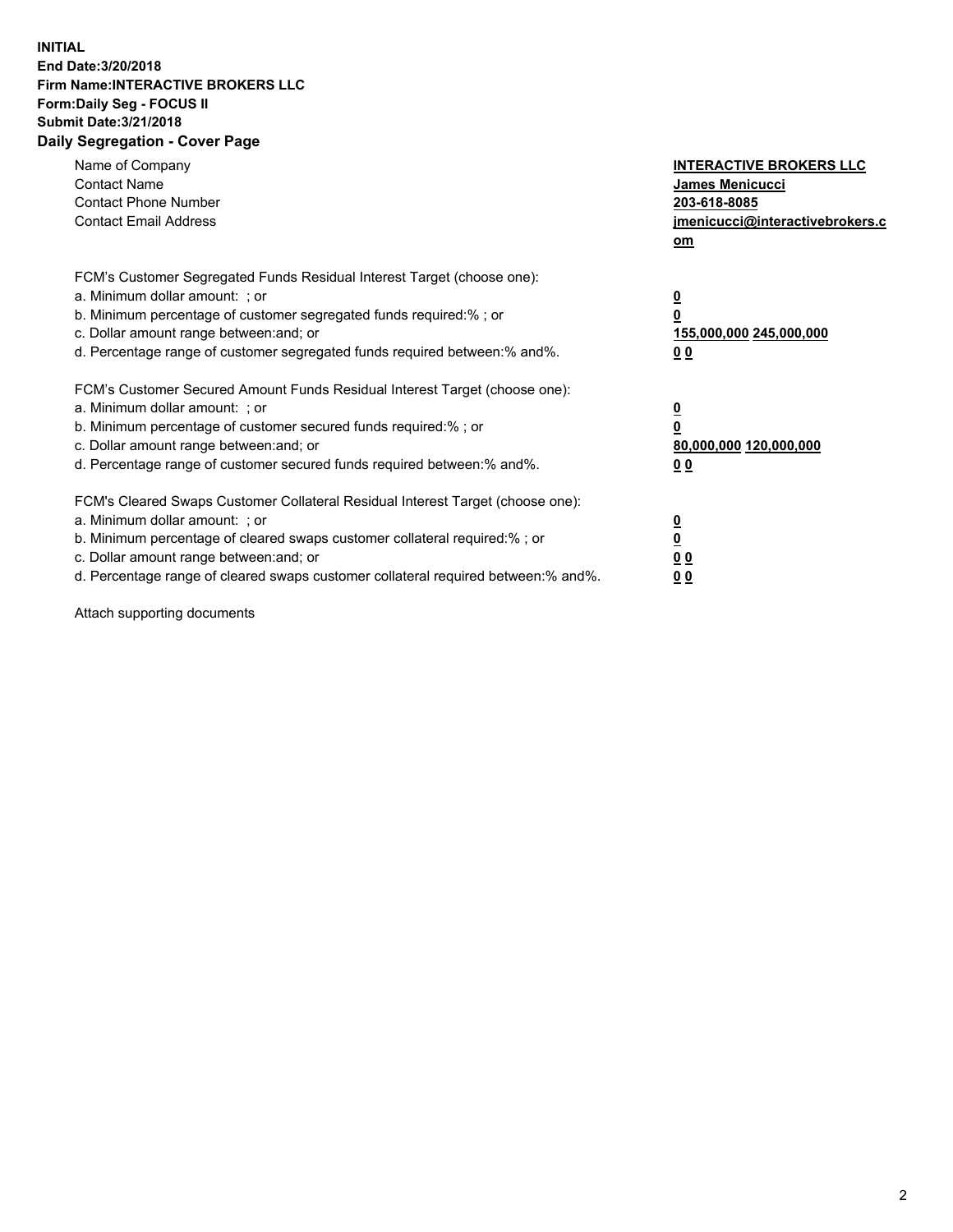## **INITIAL End Date:3/20/2018 Firm Name:INTERACTIVE BROKERS LLC Form:Daily Seg - FOCUS II Submit Date:3/21/2018 Daily Segregation - Secured Amounts**

|                | Daily Jegregation - Jeculed Aniounts                                                                       |                                                |
|----------------|------------------------------------------------------------------------------------------------------------|------------------------------------------------|
|                | Foreign Futures and Foreign Options Secured Amounts                                                        |                                                |
|                | Amount required to be set aside pursuant to law, rule or regulation of a foreign                           | $0$ [7305]                                     |
|                | government or a rule of a self-regulatory organization authorized thereunder                               |                                                |
| 1.             | Net ledger balance - Foreign Futures and Foreign Option Trading - All Customers                            |                                                |
|                | A. Cash                                                                                                    | 443,846,812 [7315]                             |
|                | B. Securities (at market)                                                                                  | $0$ [7317]                                     |
| 2.             | Net unrealized profit (loss) in open futures contracts traded on a foreign board of trade                  | -6,077,520 [7325]                              |
| 3.             | Exchange traded options                                                                                    |                                                |
|                | a. Market value of open option contracts purchased on a foreign board of trade                             | <u>191,825</u> [7335]                          |
|                | b. Market value of open contracts granted (sold) on a foreign board of trade                               | <b>61,037</b> [7337]                           |
| 4.             | Net equity (deficit) (add lines 1.2. and 3.)                                                               | 437,900,080 [7345]                             |
| 5.             | Account liquidating to a deficit and account with a debit balances - gross amount                          | 35,824 [7351]                                  |
|                | Less: amount offset by customer owned securities                                                           | 0 [7352] 35,824 [7354]                         |
| 6.             | Amount required to be set aside as the secured amount - Net Liquidating Equity                             | 437,935,904 [7355]                             |
|                | Method (add lines 4 and 5)                                                                                 |                                                |
| 7.             | Greater of amount required to be set aside pursuant to foreign jurisdiction (above) or line                | 437,935,904 [7360]                             |
|                | 6.                                                                                                         |                                                |
|                | FUNDS DEPOSITED IN SEPARATE REGULATION 30.7 ACCOUNTS                                                       |                                                |
| 1 <sub>1</sub> | Cash in banks                                                                                              |                                                |
|                | A. Banks located in the United States                                                                      | 92,858,792 [7500]                              |
|                | B. Other banks qualified under Regulation 30.7                                                             | 0 [7520] 92,858,792 [7530]                     |
| 2.             | Securities                                                                                                 |                                                |
|                | A. In safekeeping with banks located in the United States                                                  | 363,123,715 [7540]                             |
|                | B. In safekeeping with other banks qualified under Regulation 30.7                                         | 0 [7560] 363,123,715 [7570]                    |
| 3.             | Equities with registered futures commission merchants                                                      |                                                |
|                | A. Cash                                                                                                    | $0$ [7580]                                     |
|                | <b>B.</b> Securities                                                                                       | $0$ [7590]                                     |
|                | C. Unrealized gain (loss) on open futures contracts                                                        | $0$ [7600]                                     |
|                | D. Value of long option contracts                                                                          | $0$ [7610]                                     |
|                | E. Value of short option contracts                                                                         | 0 [7615] 0 [7620]                              |
| 4.             | Amounts held by clearing organizations of foreign boards of trade                                          |                                                |
|                | A. Cash                                                                                                    | $0$ [7640]                                     |
|                | <b>B.</b> Securities                                                                                       | $0$ [7650]                                     |
|                | C. Amount due to (from) clearing organization - daily variation                                            | $0$ [7660]                                     |
|                | D. Value of long option contracts                                                                          | $0$ [7670]                                     |
|                | E. Value of short option contracts                                                                         | 0 [7675] 0 [7680]                              |
| 5.             | Amounts held by members of foreign boards of trade                                                         |                                                |
|                | A. Cash                                                                                                    | 120,806,674 [7700]                             |
|                | <b>B.</b> Securities                                                                                       | $0$ [7710]                                     |
|                | C. Unrealized gain (loss) on open futures contracts                                                        | -2,651,138 [7720]                              |
|                | D. Value of long option contracts                                                                          | 191,825 [7730]                                 |
|                | E. Value of short option contracts                                                                         | <mark>-61,037</mark> [7735] 118,286,324 [7740] |
| 6.             | Amounts with other depositories designated by a foreign board of trade                                     | 0 [7760]                                       |
| 7.             | Segregated funds on hand                                                                                   | $0$ [7765]                                     |
| 8.             | Total funds in separate section 30.7 accounts                                                              | 574,268,831 [7770]                             |
| 9.             | Excess (deficiency) Set Aside for Secured Amount (subtract line 7 Secured Statement<br>Page 1 from Line 8) | 136,332,927 [7380]                             |
| 10.            | Management Target Amount for Excess funds in separate section 30.7 accounts                                | 80,000,000 [7780]                              |
| 11.            | Excess (deficiency) funds in separate 30.7 accounts over (under) Management Target                         | 56,332,927 [7785]                              |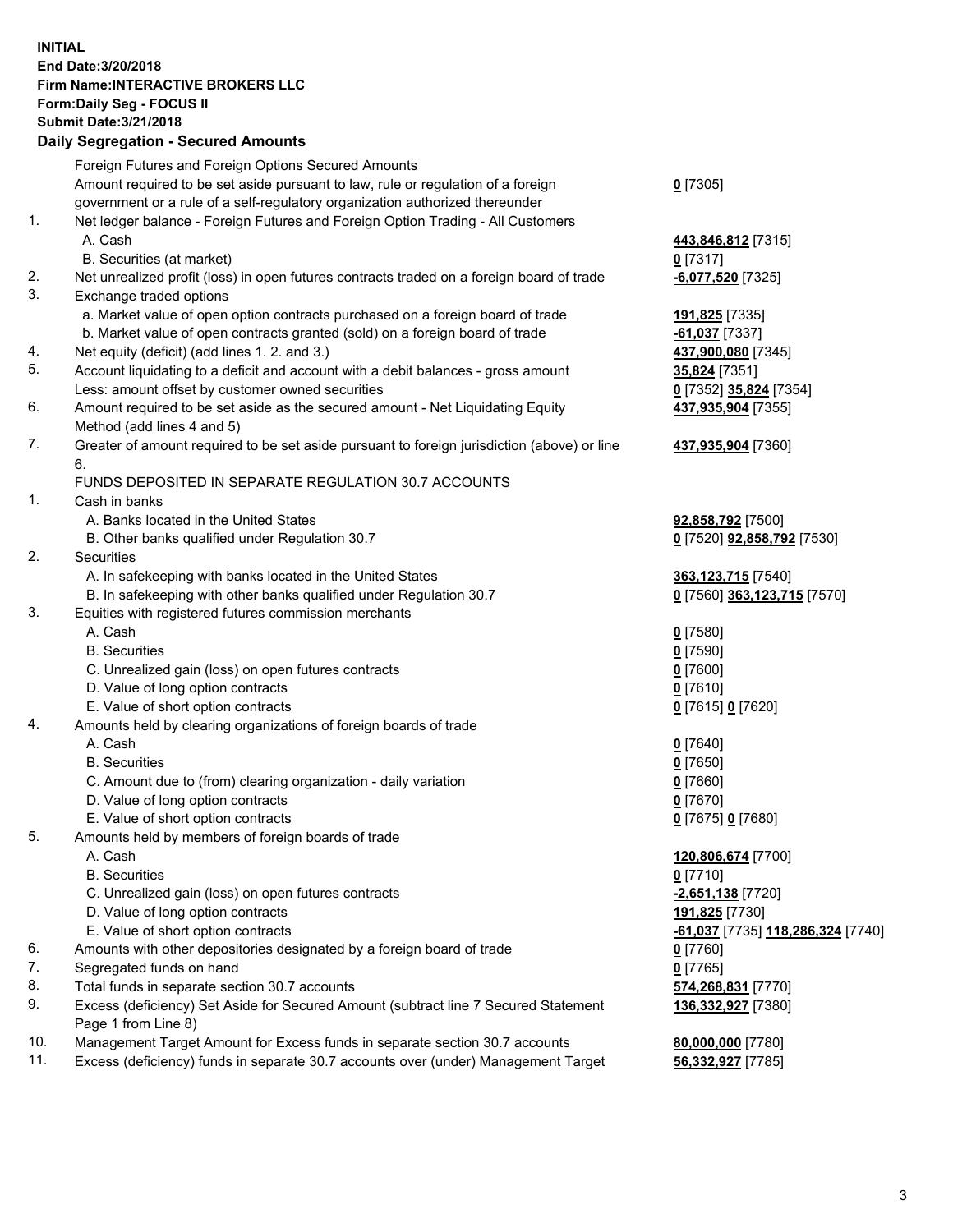**INITIAL End Date:3/20/2018 Firm Name:INTERACTIVE BROKERS LLC Form:Daily Seg - FOCUS II Submit Date:3/21/2018 Daily Segregation - Segregation Statement** SEGREGATION REQUIREMENTS(Section 4d(2) of the CEAct) 1. Net ledger balance A. Cash **4,210,348,391** [7010] B. Securities (at market) **0** [7020] 2. Net unrealized profit (loss) in open futures contracts traded on a contract market **31,744,331** [7030] 3. Exchange traded options A. Add market value of open option contracts purchased on a contract market **194,681,945** [7032] B. Deduct market value of open option contracts granted (sold) on a contract market **-237,539,582** [7033] 4. Net equity (deficit) (add lines 1, 2 and 3) **4,199,235,085** [7040] 5. Accounts liquidating to a deficit and accounts with debit balances - gross amount **298,413** [7045] Less: amount offset by customer securities **0** [7047] **298,413** [7050] 6. Amount required to be segregated (add lines 4 and 5) **4,199,533,498** [7060] FUNDS IN SEGREGATED ACCOUNTS 7. Deposited in segregated funds bank accounts A. Cash **671,212,955** [7070] B. Securities representing investments of customers' funds (at market) **2,664,649,205** [7080] C. Securities held for particular customers or option customers in lieu of cash (at market) **0** [7090] 8. Margins on deposit with derivatives clearing organizations of contract markets A. Cash **17,256,647** [7100] B. Securities representing investments of customers' funds (at market) **1,099,522,182** [7110] C. Securities held for particular customers or option customers in lieu of cash (at market) **0** [7120] 9. Net settlement from (to) derivatives clearing organizations of contract markets **3,558,742** [7130] 10. Exchange traded options A. Value of open long option contracts **194,659,657** [7132] B. Value of open short option contracts **-237,501,636** [7133] 11. Net equities with other FCMs A. Net liquidating equity **0** [7140] B. Securities representing investments of customers' funds (at market) **0** [7160] C. Securities held for particular customers or option customers in lieu of cash (at market) **0** [7170] 12. Segregated funds on hand **0** [7150] 13. Total amount in segregation (add lines 7 through 12) **4,413,357,752** [7180] 14. Excess (deficiency) funds in segregation (subtract line 6 from line 13) **213,824,254** [7190] 15. Management Target Amount for Excess funds in segregation **155,000,000** [7194]

16. Excess (deficiency) funds in segregation over (under) Management Target Amount Excess

**58,824,254** [7198]